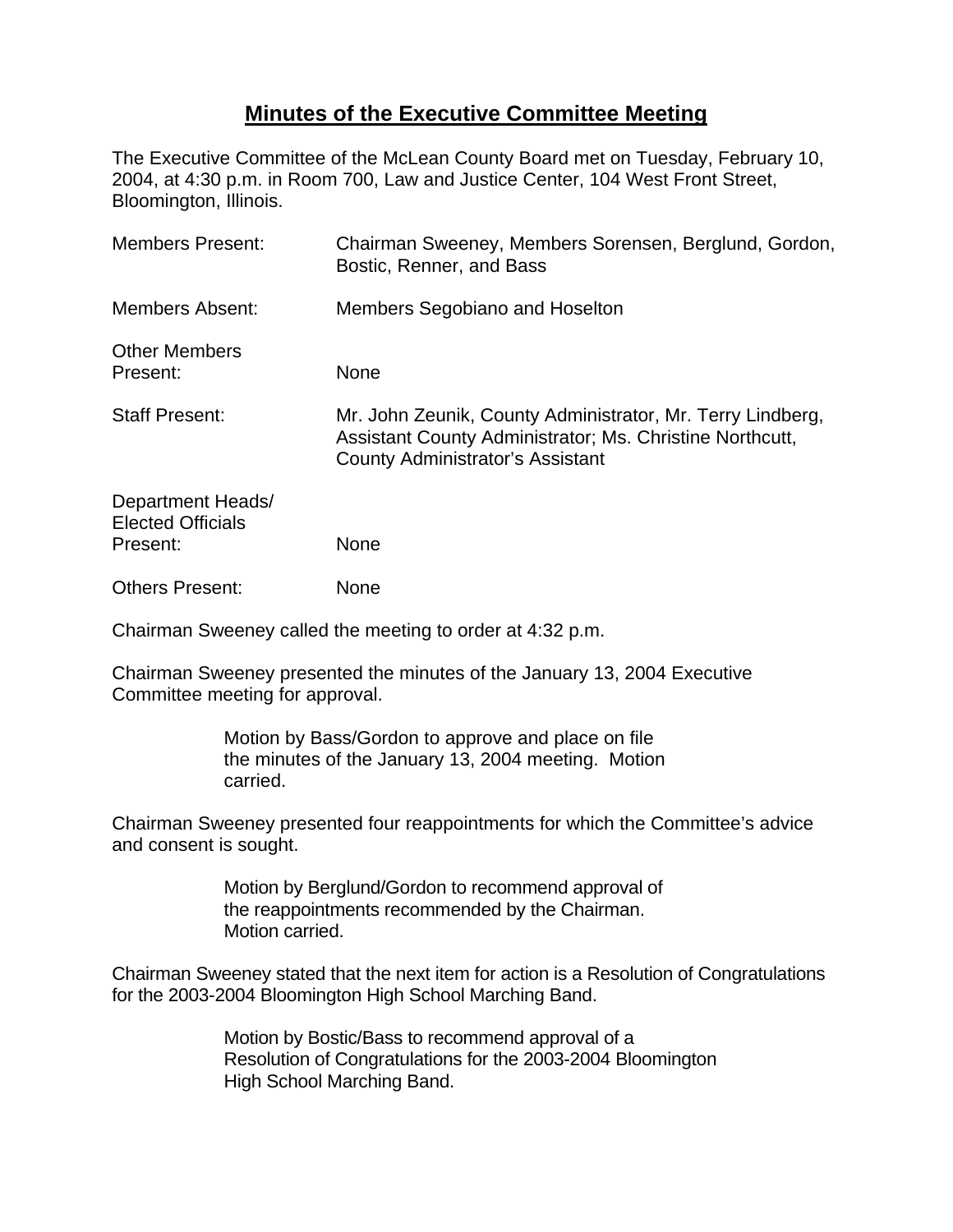Minutes of the Executive Committee February 10, 2004 Page Two

Mr. Sorensen stated that he has sometimes questioned the value and intent of doing these presentations at the County Board Meeting. Mr. Sorensen stated that it is probably an interesting experience for these students to come to a County Board meeting. However, Mr. Sorensen stated that he feels that it would be more meaningful to the students and their parents and school officials if individual County Board Members took these Resolutions out to the school for team award nights. Mr. Sorensen asked the Committee if they felt that this is an issue that the Rules Committee should explore. Chairman Sweeney stated that there is no control in order to ensure that the Board Members will attend these functions. Mr. Bass stated that is a good suggestion; however, inviting the students and coaches to the County Board offers a positive learning experience to the students. Mr. Renner asked if it may be possible that these are not mutually exclusive. The students and coaches could come to the Board meeting or the presentation could be made at the school. Mr. Gordon stated that he believes there is more of an impact for the students to come before the County Board and receive an award. Mr. Gordon suggested that Board Members could make presentations at both school events and County Board Meetings. Chairman Sweeney stated that there is also a concern with Board Members who may suggest Resolutions for events that may not be necessarily noteworthy, for their own political exposure.

Chairman Sweeney asked if any of the Committee Members were interested in the Rules Committee Meeting to explore this issue further. There was no interest.

Chairman Sweeney called for a vote on the previous motion.

Motion (to approve the Resolution of Congratulations For the 2003-2004 BHS Band) carried.

Chairman Sweeney stated the next item is the report of the standing Committees.

Mr. Duffy Bass, Chairman of the Transportation Committee, stated that the Transportation Committee brings no items for action at this time.

Mr. Matt Sorensen, Chairman of the Finance Committee, stated that the Finance Committee brings several items for action. The first item is a request for approval of an Ordinance amending the 2004 Combined Annual Appropriation and Budget Ordinances for Fund 0107, AIDS/Communicable Diseases.

> Motion by Sorensen/Berglund to recommend approval of an Ordinance of the McLean County Board Amending the 2004 Combined Annual Appropriation and Budget Ordinance for Fund 0107 - AIDS/Communicable Disease Prevention in the Health Department. Motion carried.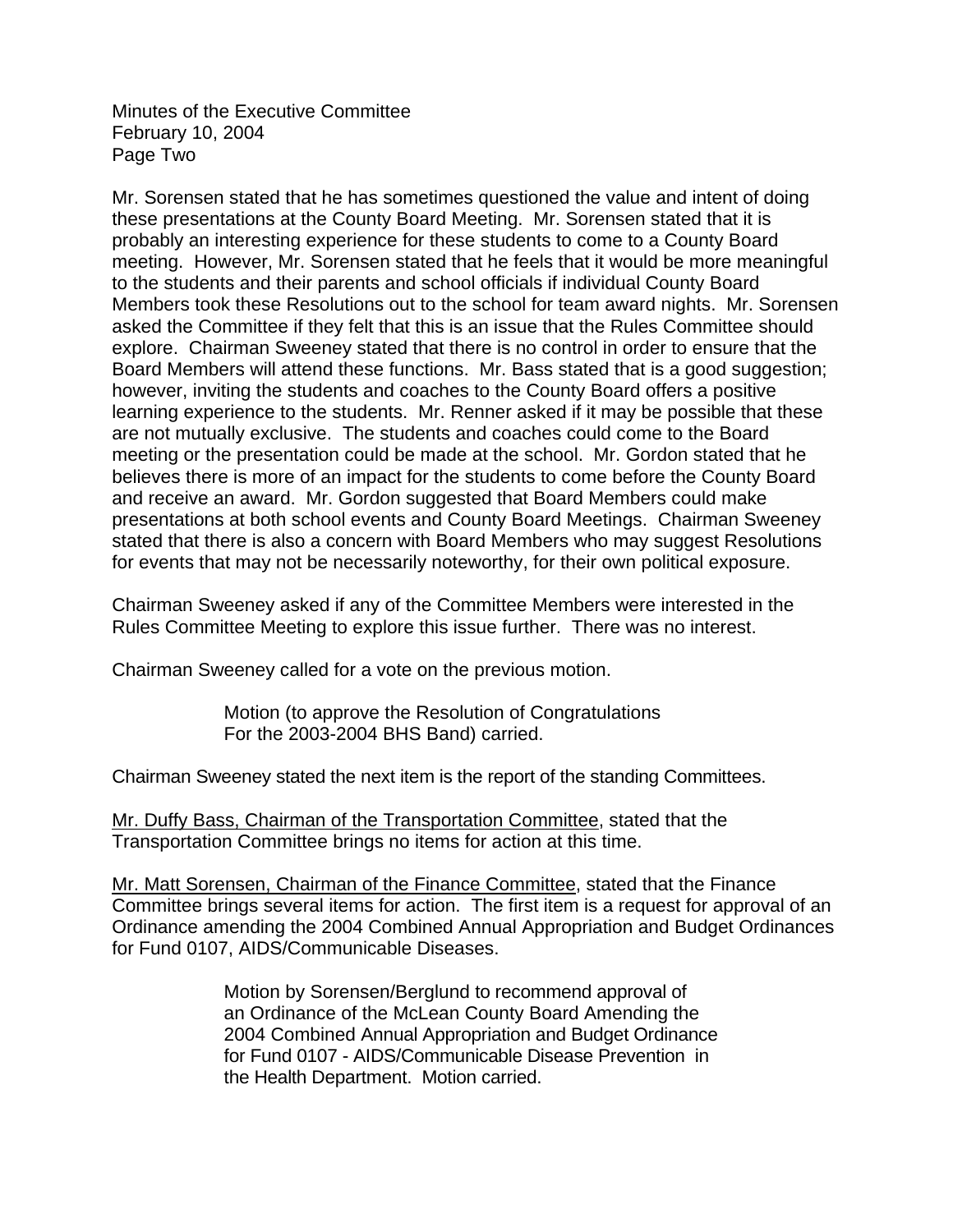Minutes of the Executive Committee February 10, 2004 Page Three

Mr. Sorensen stated that the next item is a request for approval of an Ordinance Amending the 2004 Combined Annual Budget and Appropriation Ordinance in the County Auditor's Office.

> Motion by Sorensen/Renner to recommend approval of an Ordinance amending the 2004 Combined Annual Appropriation Ordinance, Auditor's Office. Motion carried.

Mr. Sorensen stated that the next item is the Interfund Borrowing requirements for County funds for the period January 1, 2004 - May 31, 2004. Chairman Sorensen advised the Committee that this is done each year before the Treasurer's Office receives the first installment of property tax revenue. These will all be grouped together in one motion.

> Motion by Sorensen/Berglund to recommend approval of the following Resolutions and Ordinances providing for the Interfund Borrowing requirements:

- (1) Resolution Transferring Monies from the Working Cash Fund 0002 to the Tort Judgement Fund 0135
- (2) Ordinance Transferring monies from the County General Fund 0001 to the FICA/ Social Security Fund 0130
- (3) Ordinance Transferring monies from the Health Department Fund 0112 to the Persons with Developmental Disabilities Fund 0110
- (4) Ordinance Transferring monies from the Bridge Matching Fund 0121 to the Tort Judgement Fund 0135

Motion carried.

The last item is a request for approval of an updated lease agreement for SHOWBUS. This is to add a new van to the fleet.

> Motion by Sorensen/Berglund to recommend approval of an updated lease agreement for SHOWBUS Vehicles. Motion carried.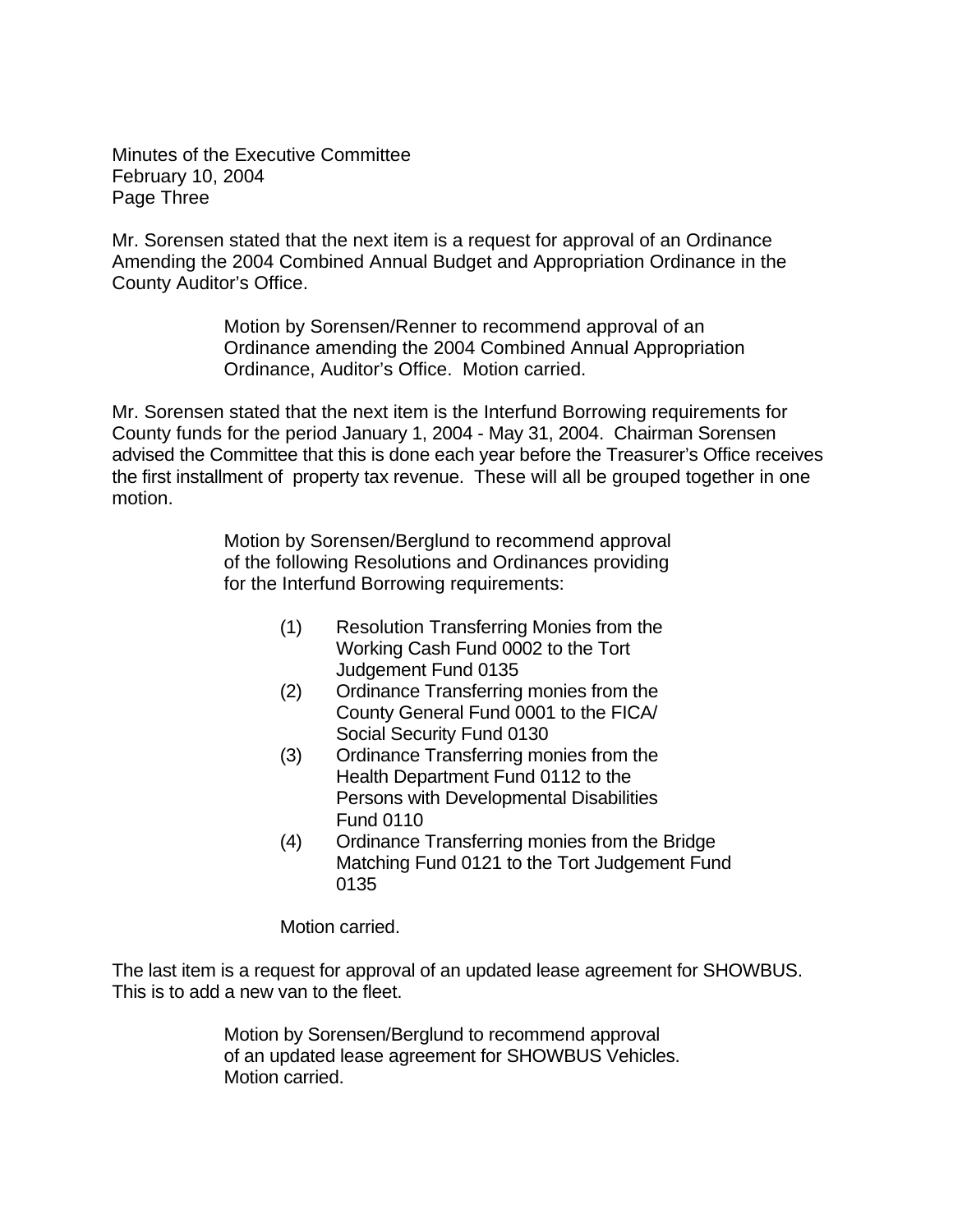Minutes of the Executive Committee February 10, 2004 Page Four

Mr. Sorensen stated that there are many items for the Board to consider at the Board Meeting on February 17, 2004. Mr. Gordon asked how the Finance Committee acted upon the Resolution to rescind Credit Agreements in the Recorder's Office.

Mr. Sorensen advised the Committee that the Resolution passed unanimously in the Finance Committee meeting this afternoon. It will be amended only slightly, in that the Recorder will have a deadline of March 1, 2004 to notify her customers rather than immediately.

There were no other questions for Mr. Sorensen.

Mr. Tari Renner, Chairman of the Justice Committee, stated that the Justice Committee brings two items for action. The first item is a request for approval of an Intergovernmental Agreement between the Illinois Department of Public Aid and the Circuit Court for the administration of an expedited Title IV-D Child Support Enforcement Program.

> Motion by Renner/Gordon to recommend approval of an Intergovernmental Agreement between the Illinois Department of Public Aid and the Circuit Court for the administration of an expedited Title IV-D Child Support Enforcement Program. Motion carried.

Mr. Renner stated that the second item is an application for a Law Enforcement Block Grant through the Illinois Criminal Justice Information Authority for the Sheriff's Department.

> Motion by Renner/Bostic to recommend approval of an application for a Law Enforcement Block Grant through the Illinois Criminal Justice Information Authority for the Sheriff's Department. Motion carried.

There were no questions for Mr. Renner.

Mr. George Gordon, Chairman of the Land Use and Development Committee, stated that the Land Use and Development Committee brings no items for action this evening. There were no questions for Mr. Gordon.

Ms. Diane Bostic, Chairman of the Property Committee, stated that the Property Committee brings no items for action. There were no questions for Ms. Bostic.

Chairman Sweeney stated that the next item is the report of the County Administrator. Mr. Zeunik stated that, last month, he advised the Committee that it appeared that the County would finish FY 2003 in the black. Mr. Zeunik stated that he is pleased to report that when Ms. McNeil presented the financial statements through December 31, 2003 at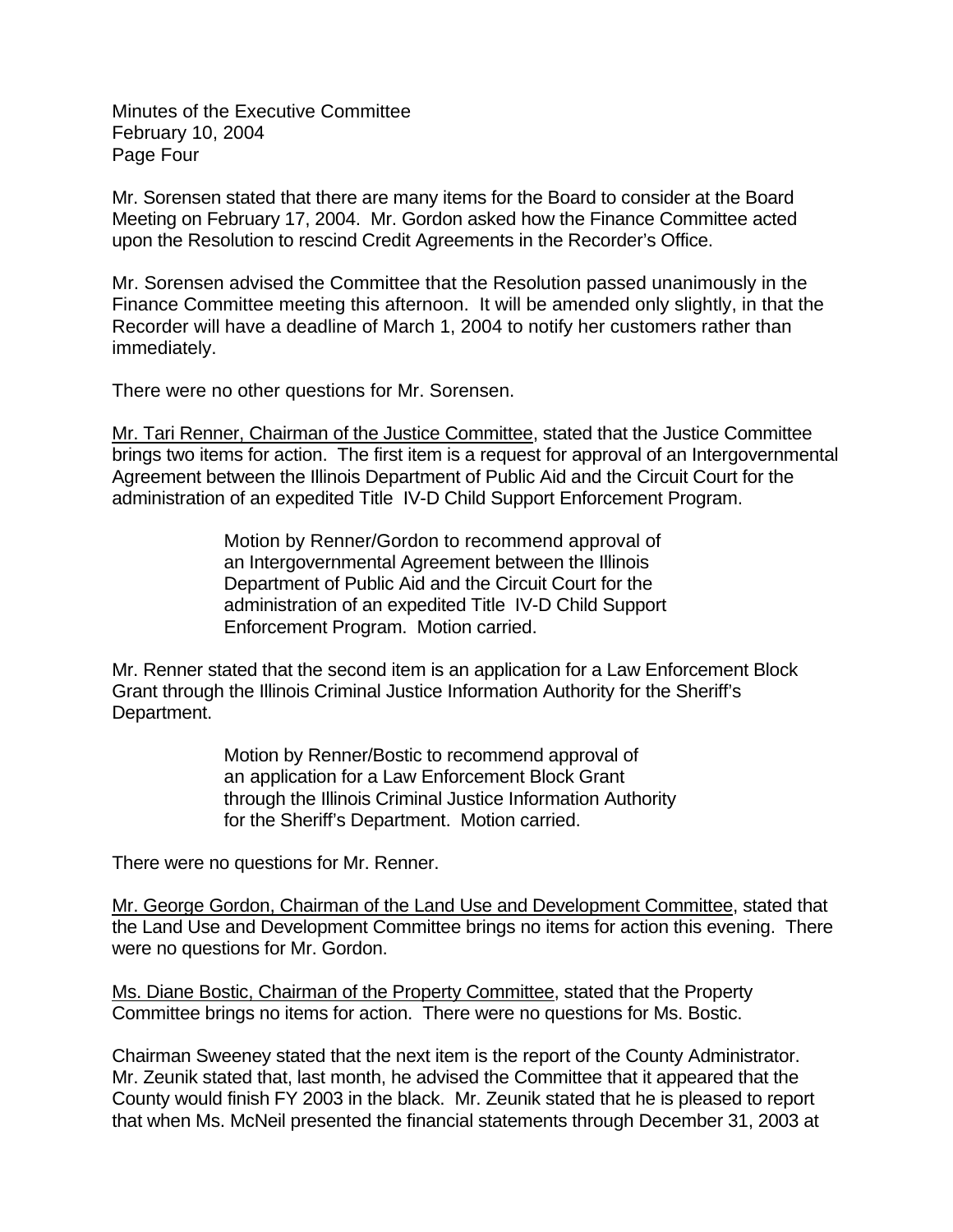Minutes of the Executive Committee February 10, 2004 Page Five

the last Finance Committee Meeting, the County's General Fund ended FY 2003 with revenue totaling \$24,577,177.00, which is 98.1% of budget. The expenses in the General Fund totaled \$24,409,780.00, which is 97.45% of budget. That added \$167,397.00 to the fund balance in the General Fund. The major revenue line items such as Sales Tax finished at 103% of budget. State Income Tax finished the year at 88% of budget, which is a direct result of the changes that the General Assembly made during the Legislative Session last year. The Personal Property Replacement Tax finished the year at 101% of budget. Mr. Zeunik stated that on balance, the County did well in terms of meeting the budget projections. Mr. Zeunik noted that even though the County met budget projections, all of those projections were reduced going into FY 2003.

Mr. Zeunik advised the Committee that Ms. Marilyn Plottner, who began her employment with McLean County in 1954, died yesterday morning at BroMenn Hospital after a relatively short battle with a form of blood cancer. Mr. Zeunik noted that Ms. Plottner was a delightful woman who enjoyed working for McLean County and will be missed sorely.

There were no questions for Mr. Zeunik.

Chairman Sweeney presented the bills as recommended and transmitted by the County Auditor for payment. There are two sets of bills. The first are bills for the month ending on December 31, 2003. The fund total for this month is \$29,665.22.

> Motion by Gordon/Bostic to recommend approval of the Bills as of December 31, 2003 as presented by the County Auditor. Motion carried.